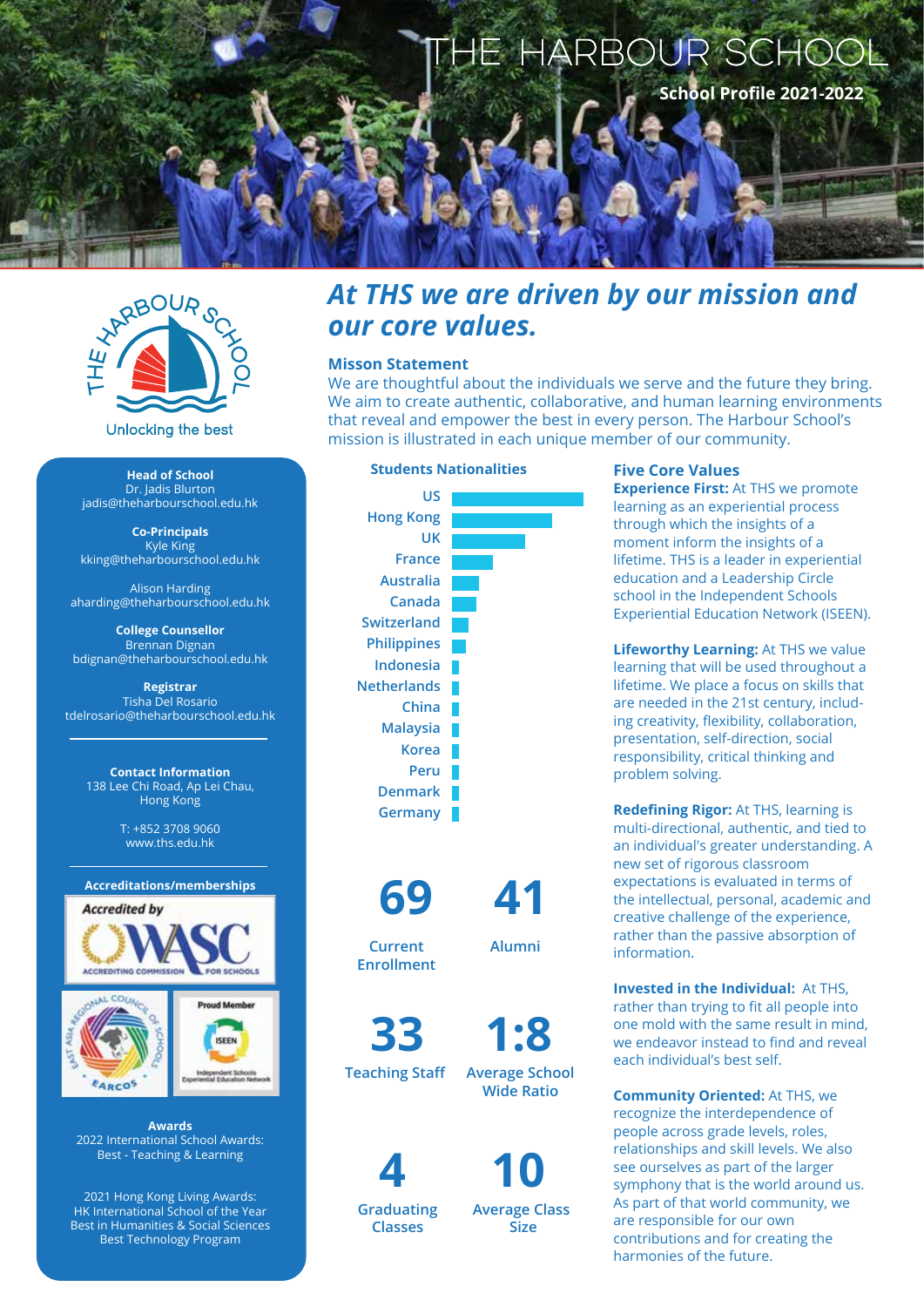# *Academic Program Overview*

Our high school is a progressive learning community which redefines the secondary schooling experience by providing different graduation pathways within a respectful and individualized community setting. Our students acquire the necessary attributes to be empowered agents in young adulthood and to cultivate their independence. Having matured within a socially conscious, progressive, and inclusive learning community, they are thinkers, speakers and doers with a conscience. They work well with people from different backgrounds and learning styles because they have been taught to value the advantages of growing up within an international and neurodiverse community.

Our high school curriculum is uniquely student-centered, offering individuals the opportunity to curate their academic program to meet their future goals. THS believes in a personalized approach to learning, where students develop skills by exploring questions that are meaningful to them as learners and citizens. This approach allows students to be invested in the projects on which they work, individually and in groups. The school is an intentionally inclusive environment, with a demographic that encompasses a range of learners. In addition to typically-formulated high school classes, noteworthy features of the THS academic model include: co-taught transdisciplinary courses, Project Development, Independent Study Modules (ISMs), and a robust internship program. THS courses are structured to be thematic, integrated across content areas, and focused on the real-world application of academic content. This variety of offerings invites students to become self-directed critical thinkers who are engaged in their education.

# *Redefining Rigor*

## **Independent Study Module (ISM)**

Every year students at the high school complete their own year-long, independent project as part of the Independent Study Module (ISM) program. The topics explored are student driven and faculty supported. Throughout the year, students will revise and refine their plan through expert and peer feedback to iteratively make improvements while gaining the necessary skills to successfully execute a long term project. The program unfolds in three phases: 1. research and writing 2. making connections to the real world 3. a final presentation during our ISM symposium. Student projects result in a wide range of outcomes including novels, art, engineering projects, documentaries and the creation of charitable NGOs to name a few.

### **Advisory Program**

A school is much more than a place of traditional academic learning. Our advisory program is a truly holistic approach that has been developed to empower students with the necessary life skills to become expert navigators of the 21st century. Each grade level advisory cohort meets daily to learn about subjects such as mindfulness, social-emotional intelligence, physical and emotional well-being, research skills, university planning, internships, and 21st century careers.

### **Virtual Classrooms @ THS (VC@T)**

Virtual Classrooms @ THS (VC@T) was initiated in October 2019 when protests caused a city-wide shutdown, and consisted of a comprehensive emergency protocol to ensure classes could continue to operate as usual. VC@T has been utilised throughout school closures across 2020 and 2021. The rigorous, streamlined protocols set students up for success, ensuring that course hours were largely unaffected and students had access to teachers and resources.

# *Community Oriented*

#### **Social Impact and Sustainability Program (SISP)** The Social Action and Sustainability Program (SISP) is

THS' framework to build social consciousness and a sustainability mindset within the school by incorporating the United Nations' 17 Sustainable Development Goals into our curriculum, primarily our Global Classrooms program and Social Enterprises classes. Term by term, our approach phases in awareness, planning and action to address real world problems with local and global partnerships including:

- Corporate member of The Green Council, Hong Kong
- General member of Business Environment Council
- Member School of UNESCO Hong Kong
- Member School of Global Schools Program
- **UNICEF Hong Kong**
- World Vision Hong Kong



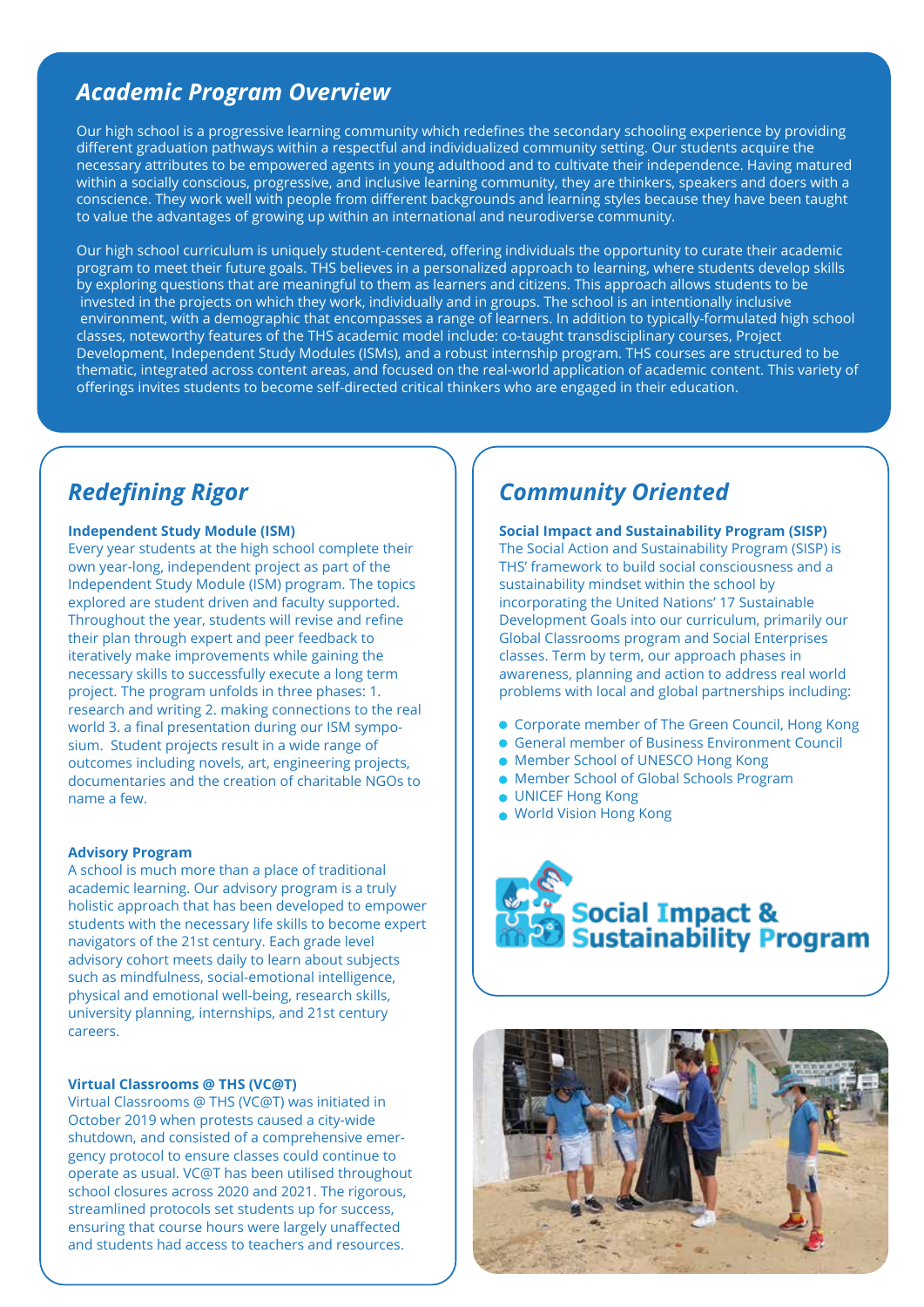# *Experience First*

# **Centers of Excellence**

These are unique avenues for STEAM experiential learning. The Black Dolphin is a classic 50-foot wooden ketch that serves as The Harbour School's "outdoor classroom" which can be used for a variety of topics ranging from Shakespeare to coral mapping. Data and samples often collected in the field come into our Marine Science Center. It is complete with multiple aquaria, student research tanks and a touch tank, with faculty experts in marine animals and ecosystems in Hong Kong. The Foundry is the school's purpose-built makerspace - a learning environment designed to encourage students to build, experiment and prototype inventions as they engage deeply in science, technology, engineering, arts and mathematics.

### **Global Classrooms**

3 - 12 week international trips form the basis of the Global Classroom program, offering students the opportunity to see the world as their classroom. Whether they hike the Camino de Santiago to uncover the rich history of the pilgrimage route, or work with our NGO partner to develop and implement solutions for the marine environment and people of Cambodia, students are engaged in interdisciplinary, real-life learning to deepen their understanding of the world.

# *Lifeworthy Learning*

### **Advanced Coursework and Advanced Placement Program**

Honor streams at THS are available through highly rigorous extension material and projects in all courses. They are the default for highly advanced courses.

THS does not offer traditional Advanced Placement courses, but prepares students to take Advanced Placement exams through close consideration of course design and high standards utilised within courses.Our focus is on learning, not testing.

### **Meraki Giving**

Meraki Giving is a student-created organization that develops significant social action projects worldwide. In the past, it has funded, designed and overseen the building of a school in a pediatric hospital in Kenya, and has worked with a farming cooperative in Peru to import, grind, package and market fair trade coffee. Through Meraki Giving, students learn to authentically develop a project from beginning to end in an authentic and meaningful manner.



# *Invested in the Individual*

### **Internships**

Internships can be a vital bridge that helps students connect their interests to the real world. THS offers internships facilitated through the school (for example in our Marine Science Center, on The Black Dolphin, in classrooms or administrative offices) or from external vendors, driven by student interest. The internship opportunity provides students a chance to explore and engage with hands-on experience of their potential future pathways.

### **Interims**

Students take part in two interim weeks across a school year, STEAM Week and Arts Interim, choosing from a variety of deep-dive, intensive, hands-on learning experiences related to specific focus areas. For example, during STEAM Week, some students may explore the construction of an artificial reef to collect marine samples. During Arts Interim, some may choose to research, write and produce their own play. Courses during this week run from Monday - Friday, 9 AM - 5 PM and are facilitated by a field expert.

# *Graduation Requirements*

Students are expected to exceed the minimum graduation requirements and to take additional classes as electives in literature, science, social studies, the arts, and physical education depending on their academic and personal interests.

As a matter of school policy, students are not ranked nor do we weight classes or calculate GPAs.

**Subject Credits** English Math Science Social Studies Language Art Electives ISM 4.0 3.0 3.0 2.0 2.0 1.0 5.0 2.0



### **Grading Scale**

| $A+$ | 100-97     | Beyond exemplary effort / ability      |
|------|------------|----------------------------------------|
| А    | $96 - 93$  | Exemplary effort / ability             |
| А-   | $92 - 90$  | Approaching exemplary effort / ability |
| $R+$ | $89 - 87$  | Strong effort / ability                |
| R    | $86 - 83$  | Solid effort / ability                 |
| $R-$ | $82 - 80$  | Somewhat solid effort / ability        |
|      | $C+ 79-77$ | Some effort / ability                  |
|      | 76 - 73    | Passing effort / ability               |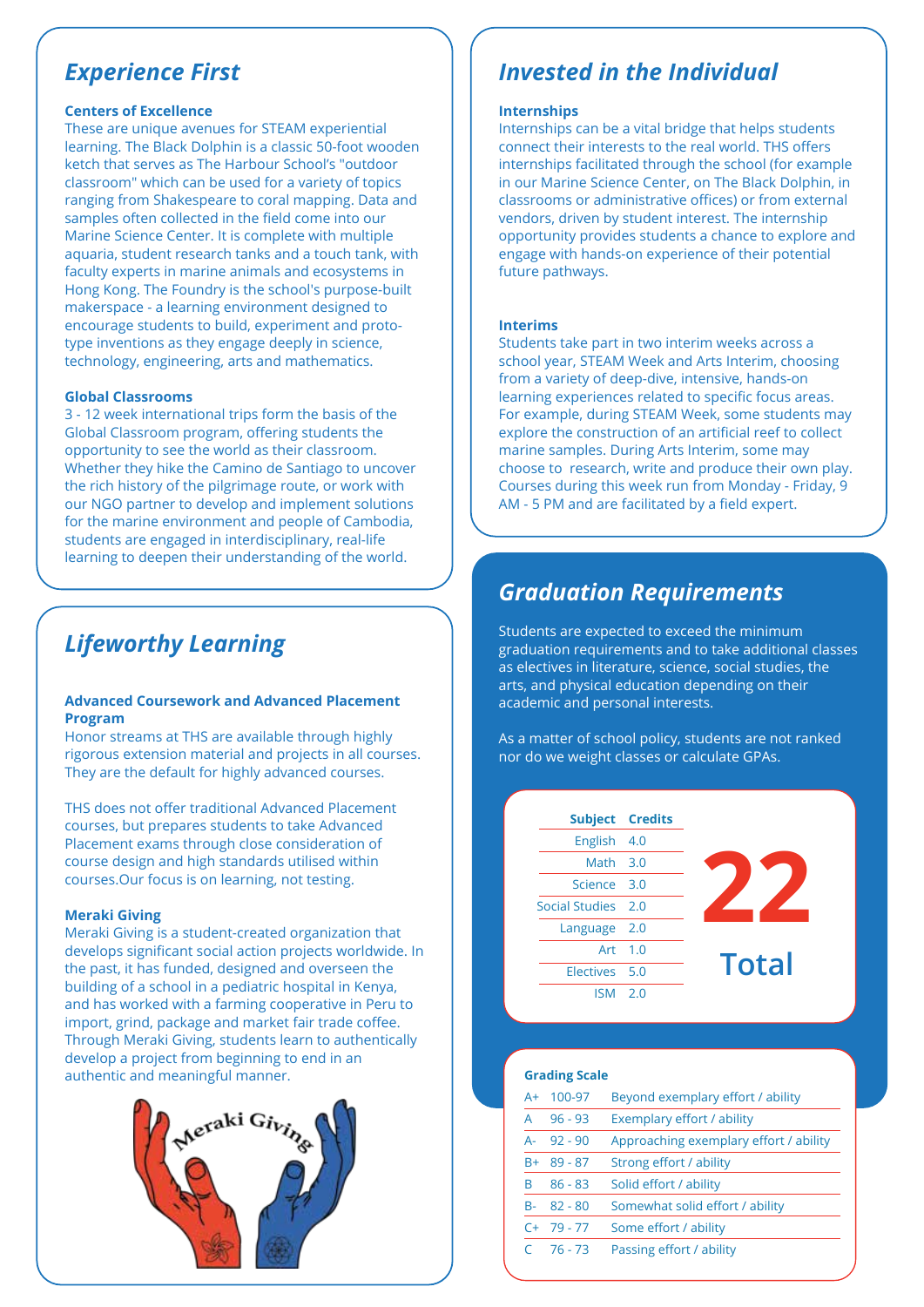# *Single-Subject Courses*

Many courses are offered as single-subject courses. These include courses such as Calculus, Forensic Chemistry, Dystopian Literature, Documentary Photography or Adolescent Psychology.

#### **Mathematics Sequence**

Algebra I **Geometry** Algebra II Pre-Calculus (Honors) Calculus (Honors)

#### **Science Sequence**

Biology, Chemistry, Physics: Level 1 Biology, Chemistry, Physics: Level 2 Biology, Chemistry, Physics: Level 3 (Honors)







# *Multi Disciplinary Courses*

Many courses are offered as multi-disciplinary courses, exploring a topic from various sides and subjects, taught by two or more teachers from different academic disciplines. Some examples include:

#### **Seas That Shaped History**

Credit Category: Science | Social Studies Course Description: Most of the world's population lives on the coast and this is a pattern that has persisted through time. In this course we will study how physical oceanography has shaped the fate of civilizations throughout history. Oceanographic currents, wind patterns, and marine food resources are determined by the uneven heating of the Earth's surface. Students will learn how human civilizations rose and fell due to their interactions with these physical processes, their accessibility to the sea, and their trajectories towards other civilizations.

#### **Who's more Foolish, the Fool, or the Fool who Follows him?**

Credit Category: Science | English

Course Description: The world sometimes can be a crazy place, and it can be difficult to navigate what is true from what is fictitious. People with passionate beliefs can sometimes convince you of the validity of their argument based on no evidence. In this course we will provide students skills that will allow them to analyse information and make up their own minds and give them skills that will allow them to develop informed opinions. We will look at how scientific concepts are portrayed in popular literature, mainstream film and media in addition to how we use sources of information to back an informed opinion.

#### **Introduction to Game Theory**

Credit Category: Math | Social Studies

Course Description: Game of Thrones may be over but games remain all around you. And they are not mere child's play: from global politics to international business, professional athletics to professional networking, understanding games can help you navigate the world around you. In formal terms, this class will cover concepts in game theory (e.g. static and sequential games, games of perfect and imperfect information, one-off and repeated games, etc). Students will play and watch games in class, analyzing players' competitive behavior and decision making, connecting it back to formal theory. Whether you're getting that Victory Royale, acquiring thousands of Instagram followers, applying to college, or preparing for a career in aerospace, every challenge is more exciting when you are a student of the game. This class will also ask students to use or achieve a moderate understanding of basic mathematical probability.

#### **Dangerous Women**

Credit Category: English | Social Studies

Course Description: From Marilyn to Britney, female identities in media and popular culture have been purposefully shaped to entertain and entice us. However, these representations, whilst pivotal in shaping our expectations of gender dynamics and roles, have not necessarily reflected the authentic experience of being a woman. This course will examine the male gaze and critique representations of women in pop culture in order to understand stereotypes and oppressive norms and how to progress beyond this. Students will explore these key themes and concepts through film and media, and in the process, enhance their media literacy and critical thinking skills.